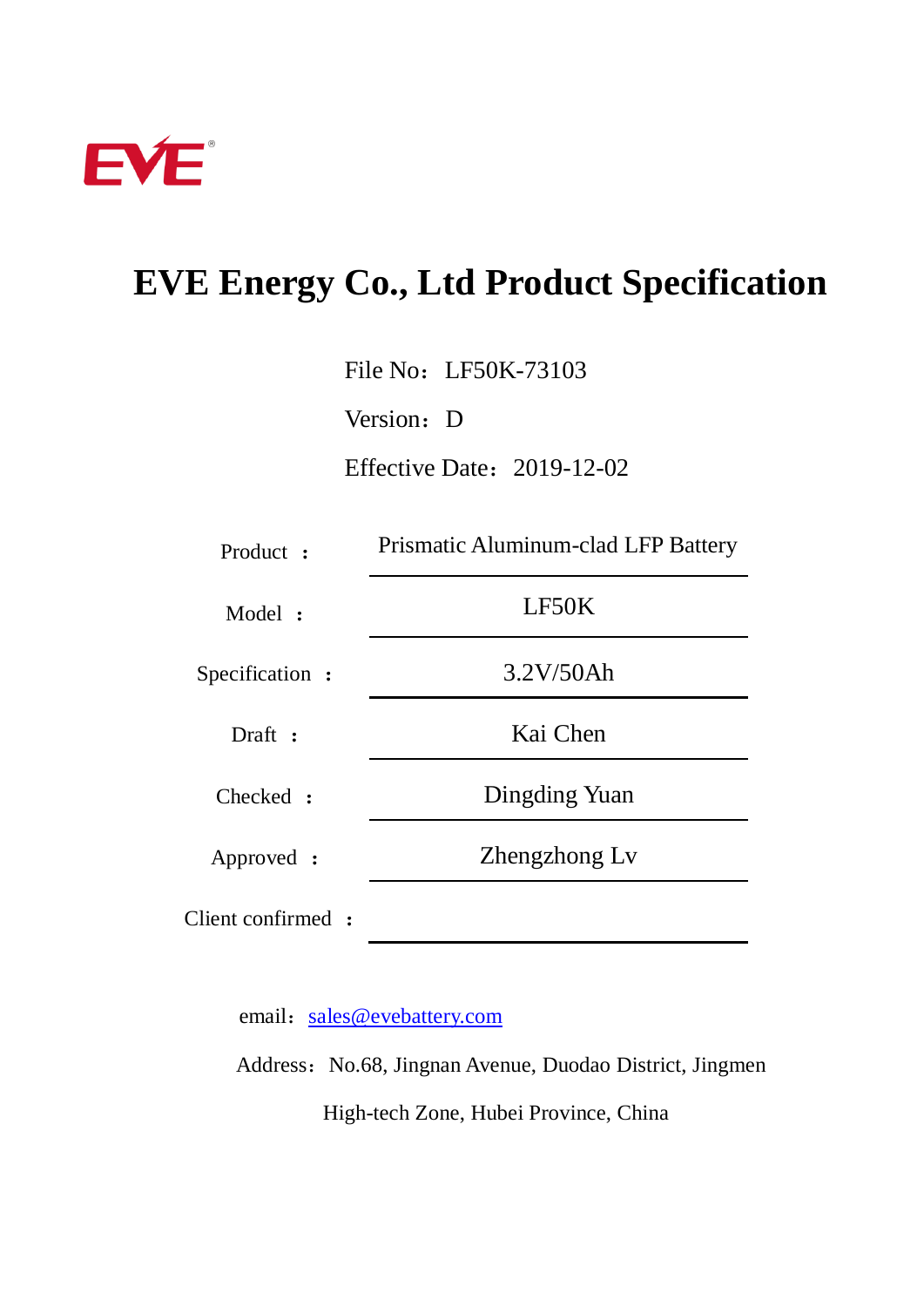

# **Modification Record**

| Date       | Contents                             | Version      |
|------------|--------------------------------------|--------------|
| 2018-06-28 | First issue                          | $\mathbf{A}$ |
| 2018-09-10 | The Pole hole M6 changed to M4       | $\bf{B}$     |
| 2019-03-23 | Revised a few technical requirements | $\mathbf C$  |
| 2019-12-02 | Revised a few technical requirements | D            |
|            |                                      |              |
|            |                                      |              |
|            |                                      |              |
|            |                                      |              |
|            |                                      |              |
|            |                                      |              |
|            |                                      |              |
|            |                                      |              |
|            |                                      |              |
|            |                                      |              |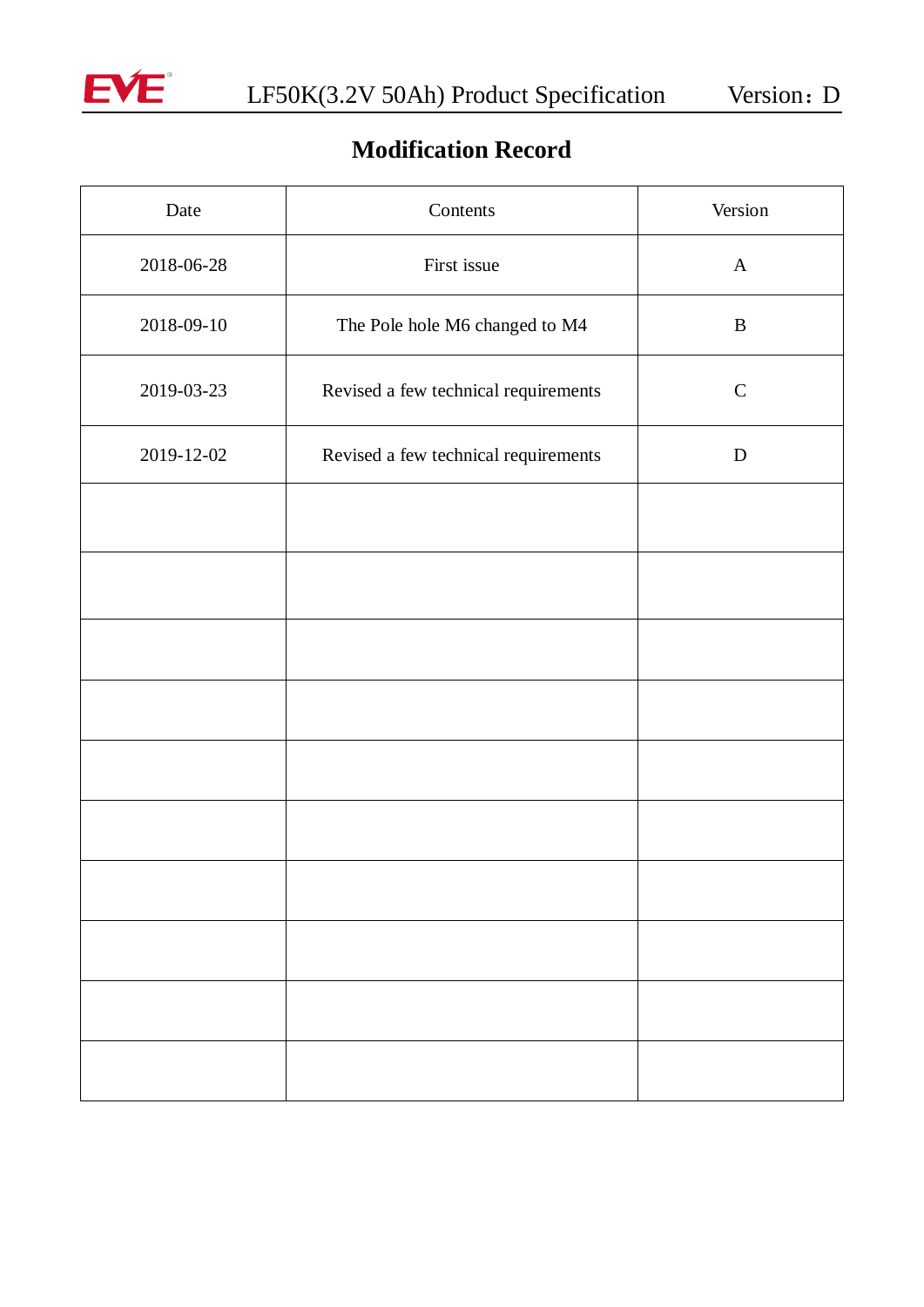

# **Contents**

| 7 <sup>7</sup> |  |  |  |  |  |
|----------------|--|--|--|--|--|
|                |  |  |  |  |  |
|                |  |  |  |  |  |
|                |  |  |  |  |  |
|                |  |  |  |  |  |
|                |  |  |  |  |  |
|                |  |  |  |  |  |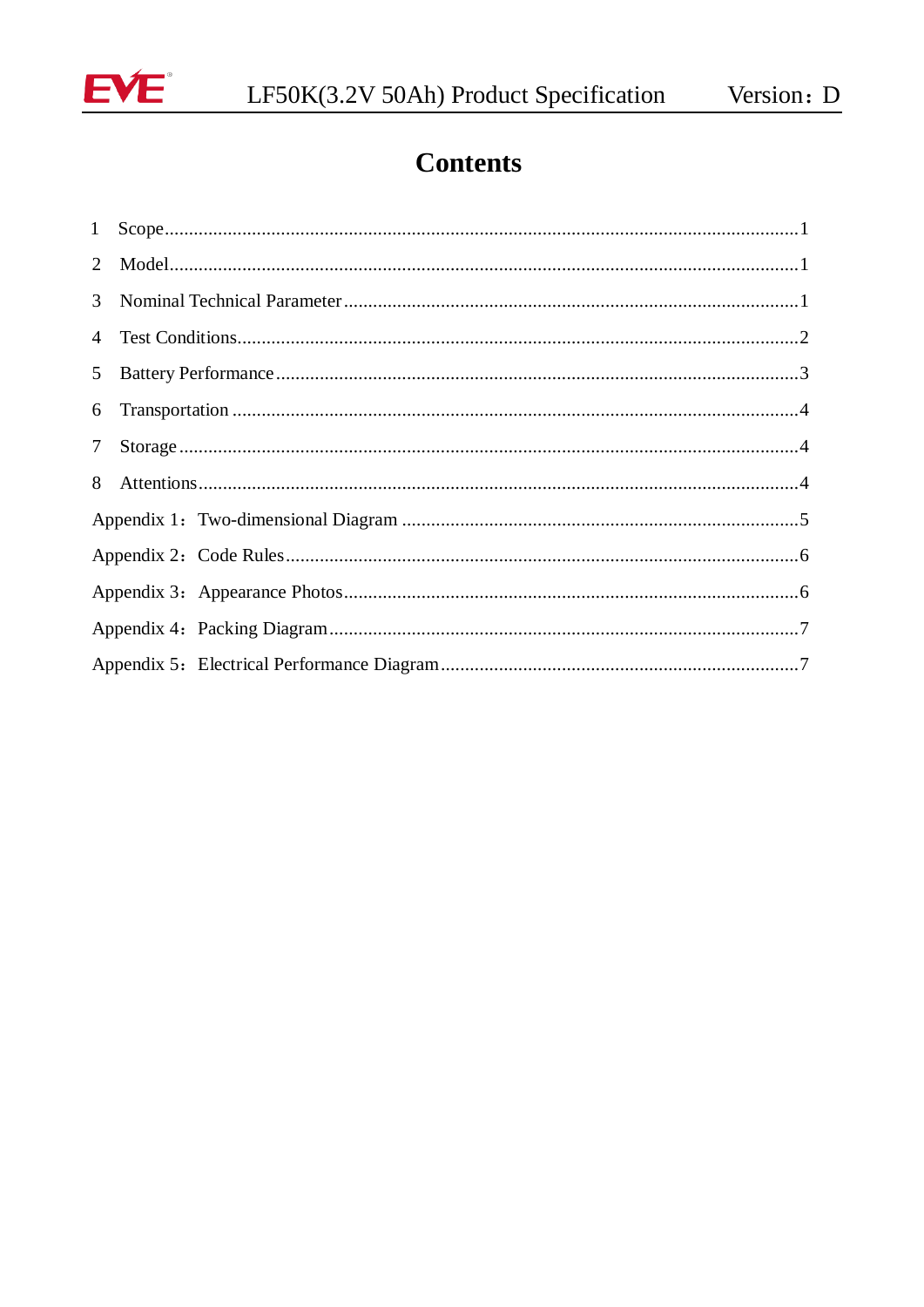

# <span id="page-3-0"></span>**1 Scope**

<span id="page-3-1"></span>This specification describes product type, basic performances, test method and precautions of the prismatic aluminum-clad LiFePO<sub>4</sub> lithium ion battery manufactured by EVE Energy Co., Ltd. The product can be applied to vehicle power system and energy storage system,etc.

**2 Model**

2.1 **Product Name:** Prismatic Aluminum-clad LiFePO<sub>4</sub> Lithium Ion Battery

**2.2 Product Model**:LF50K

#### <span id="page-3-2"></span>**3 Nominal Technical Parameter**

| No.            | Item                                   |                                        | Parameter                            | Remark                                             |
|----------------|----------------------------------------|----------------------------------------|--------------------------------------|----------------------------------------------------|
| $\mathbf{1}$   | Nominal capacity                       |                                        | 50Ah                                 |                                                    |
| $\overline{2}$ | Nominal voltage                        |                                        | 3.2V                                 | $(25\pm2)$ °C, Standard<br>charge/discharge.       |
| 3              | AC Impedance resistance (1KHz)         |                                        | $< 0.7$ m $\Omega$                   |                                                    |
| 4              | Standard<br>charge/discharge           | Current of<br>charge/discharge         | 0.5C/0.5C                            |                                                    |
|                |                                        | Cut-off voltage of<br>charge/discharge | 3.65V/2.5V                           | $(25\pm2)$ <sup>o</sup> C                          |
| 5              | Maximum current<br>of charge/discharge | Constant<br>charge/discharge           | 3C/3C                                | Refer to constant/pulse charge<br>or discharge MAP |
|                |                                        | Pulse<br>charge/discharge<br>(30s)     | 5C/5C                                |                                                    |
| 6              | Recommend SOC window                   |                                        | $10\% \sim 90\%$                     | N.A.                                               |
| 7              | Charge temperature                     |                                        | $0^{\circ}C \sim 55^{\circ}C$        | Refer to constant/pulse charge                     |
| 8              | Discharge temperature                  |                                        | $-20^{\circ}$ C $\sim$ 55°C          | or discharge MAP                                   |
| 9              | Storage temperature                    | 1 month                                | $-20^{\circ}$ C $\sim$ 45°C          | N.A.                                               |
|                |                                        | 1 year                                 | $0^{\circ}$ C $\sim$ 35 $^{\circ}$ C |                                                    |
| 10             | Storage humidity                       |                                        | $<$ 95%                              |                                                    |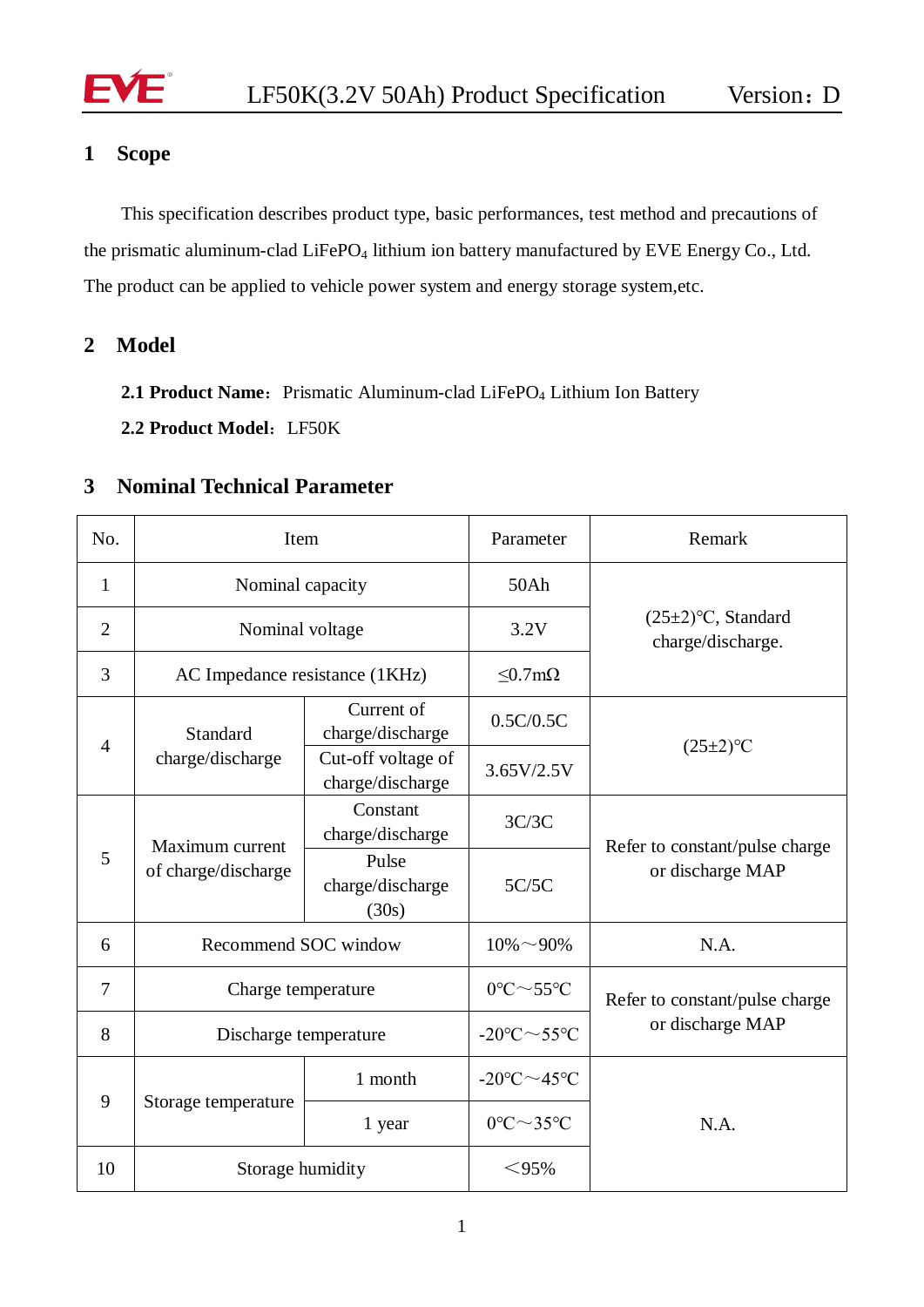

<span id="page-4-0"></span>

| No. | Item                          |                                         | Parameter              | Remark                                 |
|-----|-------------------------------|-----------------------------------------|------------------------|----------------------------------------|
| 11  | Self-discharge rate per month |                                         | $\leq$ 3%/per<br>month | $(25\pm2)$ °C, 30% ~50% SOC<br>storage |
| 12  |                               | Width                                   | $135.3 + 0.5$ mm       |                                        |
| 13  |                               | <b>Thickness</b><br>$(30\% - 40\% SOC)$ | $29.3 \pm 0.7$ mm      |                                        |
| 14  | <b>Size</b>                   | Height (total)                          | $185.3 + 0.5$ mm       | Refer to appendix 1                    |
| 15  |                               | Height (subject)                        | $180.8 \pm 0.5$ mm     |                                        |
| 16  |                               | Tabs distance                           | $67.5 \pm 1.0$ mm      |                                        |
| 17  | Weight                        |                                         | $1395 \pm 50g$         |                                        |

## **4 Test Conditions**

#### **4.1 Test Environment**

Temperature:  $(25±2)$ °C

Relative humidity:  $15\% \sim 90\%$ 

Atmospheric pressure: 86KPa~106KPa

#### **4.2 Standard Charge**

At (25±2)℃, the cell is charged by a constant current of 0.5C (A) to the cut-off voltage 3.65V, then kept at this voltage until the current is less than 0.05C (A).

#### **4.3 Standard Discharge**

<span id="page-4-1"></span>At  $(25\pm2)$ °C, the cell is discharged by a constant current of 0.5C (A) to the cut-off voltage 2.5V.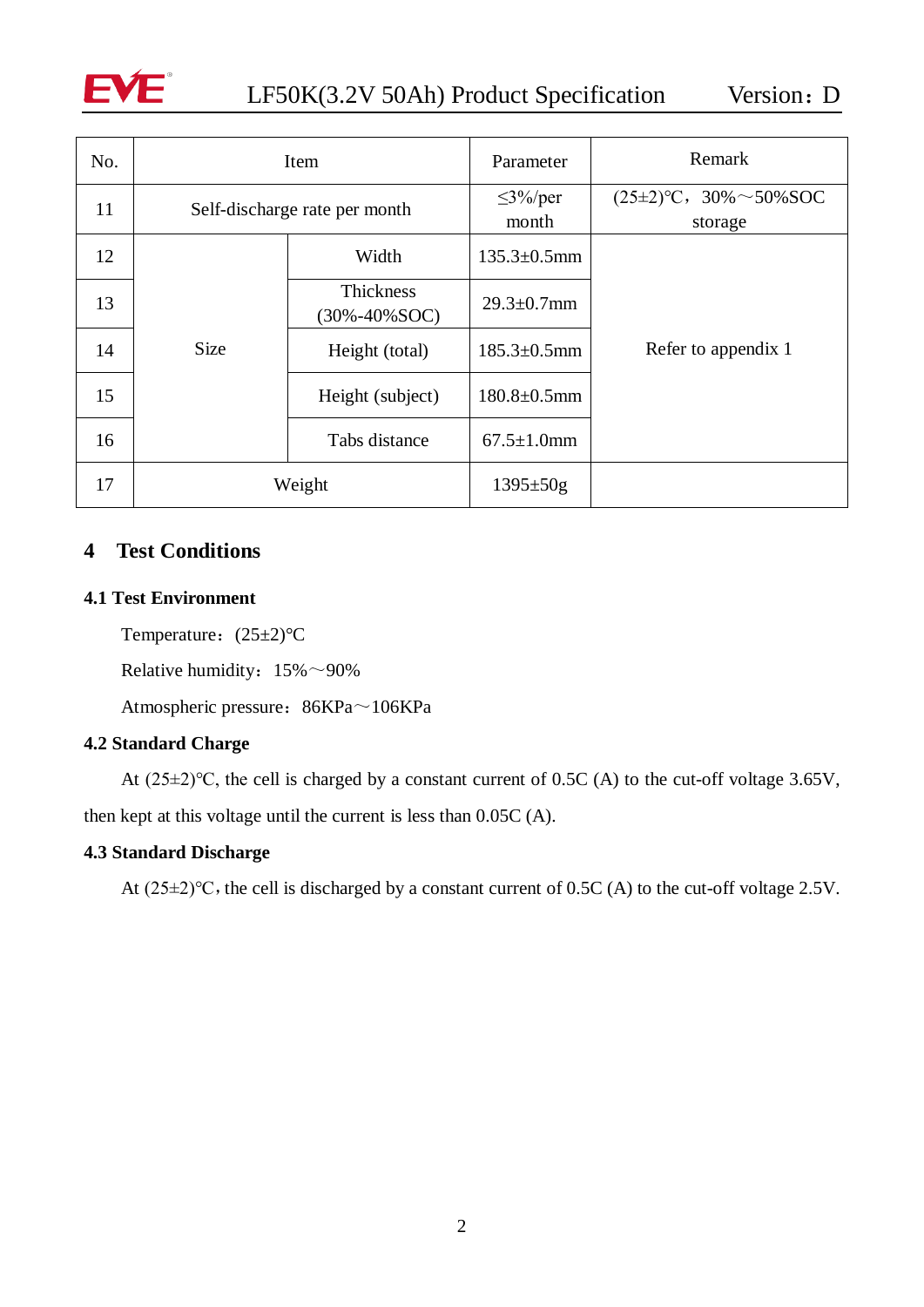

# **5 Battery Performance**

# **5.1 Electrical Performance**

| No.            | Item                                             | Requirements                                                                                                                     | <b>Measuring Procedure</b>                                                                                                                                                                                                                                                                                                                                                                                                                                        |  |
|----------------|--------------------------------------------------|----------------------------------------------------------------------------------------------------------------------------------|-------------------------------------------------------------------------------------------------------------------------------------------------------------------------------------------------------------------------------------------------------------------------------------------------------------------------------------------------------------------------------------------------------------------------------------------------------------------|--|
| $\mathbf{1}$   | Rate discharge<br>ability at 25°C                | Discharge capacity / Nominal<br>capacity×100%<br>A) $0.5C(A) \ge 100\%$<br>B) $1.0C(A) \ge 100\%$<br>C) $3.0C(A) \geq 97\%$      | After standard charged, the cell undergo a rest for<br>1h, then is discharged by current $0.5C(A)$ .<br>$1.0C(A)$ , $3.0C(A)$ respectively to cut-off voltage<br>2.5V. This test is allowed to be repeated for 3<br>times if the discharge capacity fails to meet the<br>technical requirements.                                                                                                                                                                  |  |
| $\overline{2}$ | Discharge ability<br>at different<br>temperature | Discharge capacity / Nominal<br>capacity×100%<br>A) $55^{\circ}$ C $\geq$ 95%<br>B) 0°C≥80%<br>C) -20 $\textdegree$ C $\geq$ 70% | A) After standard charged, the cell undergo a rest<br>for 5h at $(55\pm2)$ °C, then is discharged by current<br>$1.0C(A)$ to cut-off voltage 2.5V;<br>B) After standard charged, the cell undergo a rest<br>for 24h at $(0\pm 2)$ °C, then is discharged by current<br>$1.0C(A)$ to cut-off voltage 2.0V.<br>C) After standard charged, the cell undergo a rest<br>for 24h at $(-20 \pm 2)$ °C, then is discharged by<br>current 1.0C(A) to cut-off voltage 2.0V. |  |
| 3              | The capacity<br>retention and<br>recovery at 25℃ | Capacity Retention≥95%<br>Capacity Recovery≥97%                                                                                  | After standard charged, the cell undergo a rest for<br>28 days, then is discharged by current $1.0C(A)$ to<br>cut-off voltage 2.5V. The discharge capacity is<br>capacity retention. After standard charged again,<br>the cell undergo 30min's rest, then is discharged<br>by current $1.0C(A)$ to cut-off voltage 2.5V. The<br>discharge capacity is capacity recovery.                                                                                          |  |
| $\Delta$       | Cycle life at 25°C                               | ≥7000 cycle @1C/1C                                                                                                               | At $(25\pm2)$ °C, 300kgf clamp force: the cell is<br>charged by current $1.0C$ (A) to $3.65V$ , then kept<br>at this voltage until the current is less than 0.05<br>$C(A)$ , followed by 30min rest, subsequently the<br>cell is discharged by current 1.0C (A) to 2.5V.<br>Cycle continues until the capacity decays to 80%<br>of the nominal capacity                                                                                                           |  |
| 5              | Cycle life at 45°C                               | $\geq$ 2500 cycle @1C/1C                                                                                                         | At $(45\pm2)$ °C, 300kgf clamp force: the cell is<br>charged by current $1.0C$ (A) to 3.65V, then kept<br>at this voltage until the current is less than 0.05<br>$C(A)$ , followed by 30 $min$ rest, subsequently the<br>cell is discharged by current 1.0C (A) to 2.5V.<br>Cycle continues until the capacity decays to 80%<br>of the nominal capacity                                                                                                           |  |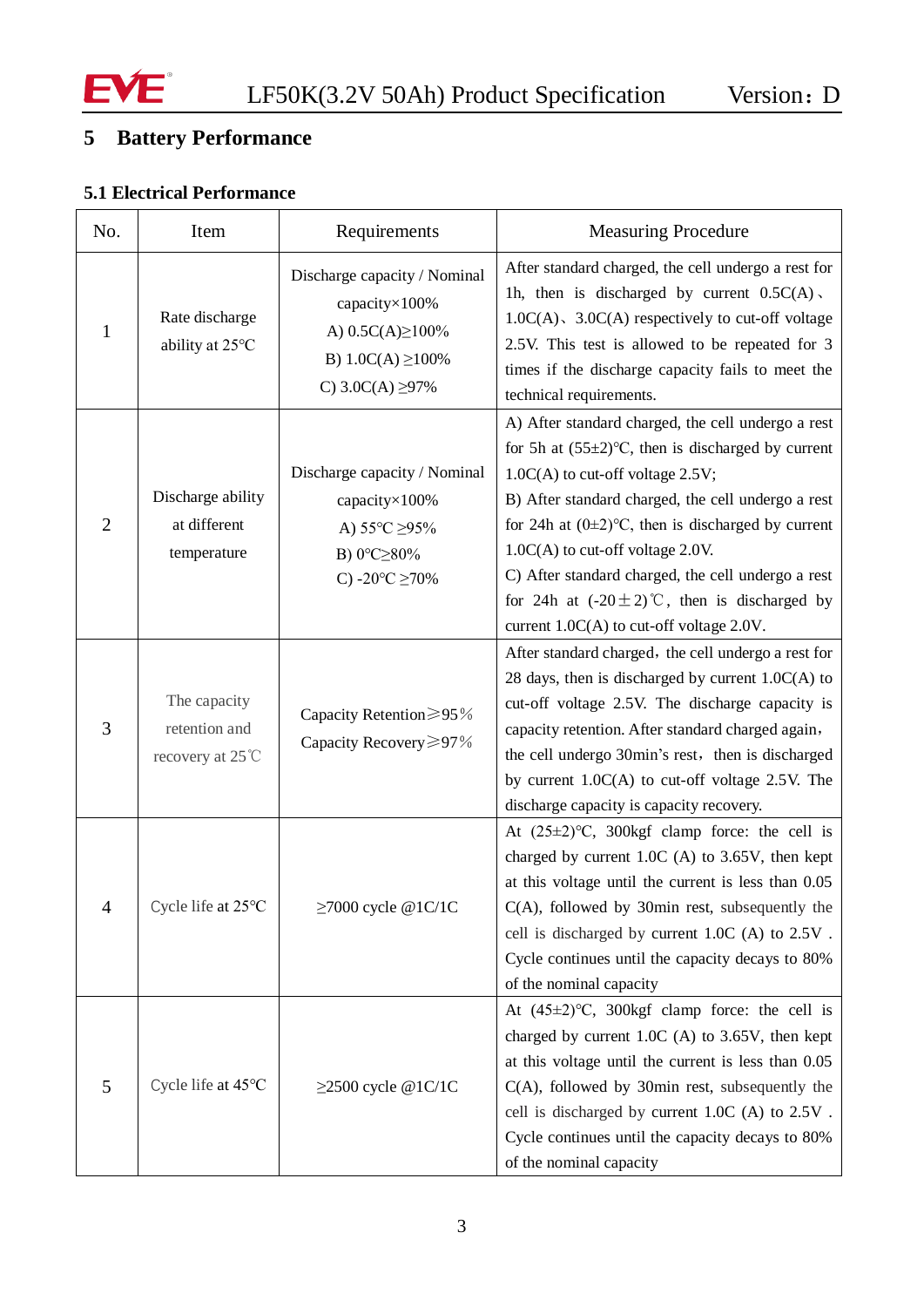# LF50K(3.2V 50Ah) Product Specification Version: D

|  | End-of-life | Discharge capacity /            | The cell shall be stopped using when the life limit |
|--|-------------|---------------------------------|-----------------------------------------------------|
|  | management  | Nominal capacity $\langle 70\%$ | is exceeded.                                        |

#### **5.2 Safety Performance**

| No.            | Item               | Requirements                            | <b>Measuring Procedure</b>                                     |
|----------------|--------------------|-----------------------------------------|----------------------------------------------------------------|
| 1              | Overdischarge      | No fire, explosion, electrolyte leakage |                                                                |
| 2              | Overcharge         | No fire, explosion                      |                                                                |
| 3              | Shortcircuit       | No fire, explosion                      |                                                                |
| $\overline{4}$ | Dropping           | No fire, explosion, electrolyte leakage | GB/T<br>Reference:                                             |
| 5              | Heating            | No fire, explosion                      | 31485-2015<br>《<br>safety<br>requirements<br>and<br>test       |
| 6              | Crushing           | No fire, explosion                      | methods<br>for<br>power<br>for<br>electric<br><b>batteries</b> |
| 7              | Prisking           | No fire, explosion                      | vehicles                                                       |
| 8              | Seawater immersion | No fire, explosion                      |                                                                |
| 9              | Temperature cycle  | No fire, explosion, electrolyte leakage |                                                                |
| 10             | Low pressure       | No fire, explosion, electrolyte leakage |                                                                |

## <span id="page-6-0"></span>**6 Transportation**

The cells should be packed into boxes under the charge of  $30\% \sim 50\%$  SOC. During the transportation, they should be protected from severe vibration, shock , extrusion, sun or rain.

## <span id="page-6-1"></span>**7 Storage**

Cells should be stored (more than 1 month) indoor with a dry and clean environment at 0 °C~35 °C, and charged and discharged every 6 months. Keep the last charge under 30%  $\sim$ 50%SOC.

#### <span id="page-6-2"></span>**8 Attentions**

1、It is necessary to ensure that the voltage, current and temperature of the cell are monitored and protected when the cell is charged and discharged.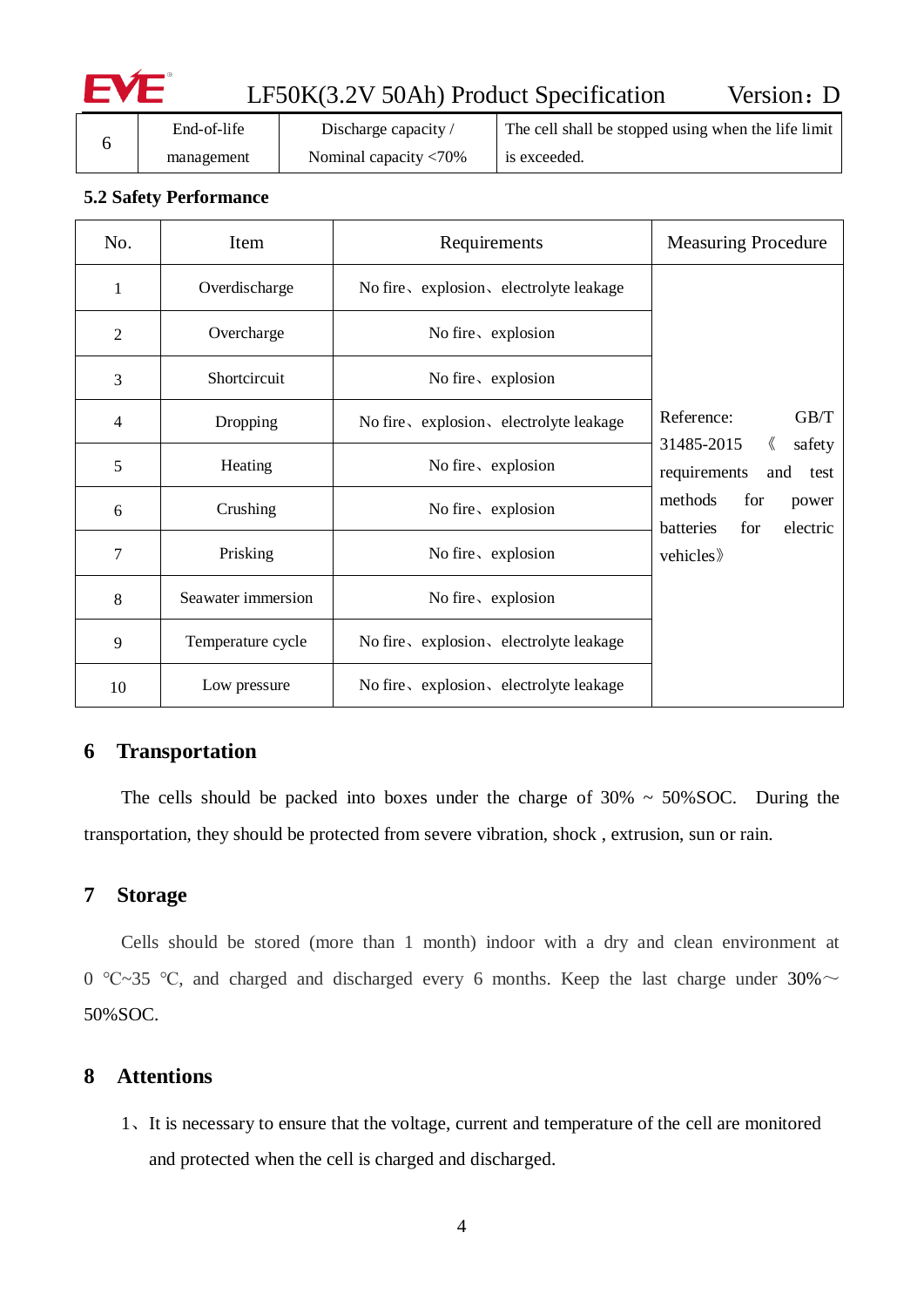- 2、Please keep the cell away from heat source, fire source , strong acid, strong alkali and other corrosive environment.
- 3、Do not short connect or install the battery with incorrect polarity at any time.
- 4、Do not mix up with cells from different models or manufacturers.
- 5、Do not use external force to make the cell fall, impact, puncture, do not disassemble the cell or change the external structure.
- 6、Please keep the cell's charge under 30% ~ 50%SOC, and avoid direct sunlight or high temperature and humidity environment when the battery is not used for a long time,
- 7、Please wear protective devices such as rubber gloves when operating the battery.
- 8、Please immediately stop using if there have leakage, smoking or damage with cell , and contact our company to deal with.



## <span id="page-7-0"></span>**Appendix 1**:**Two-dimensional Diagram**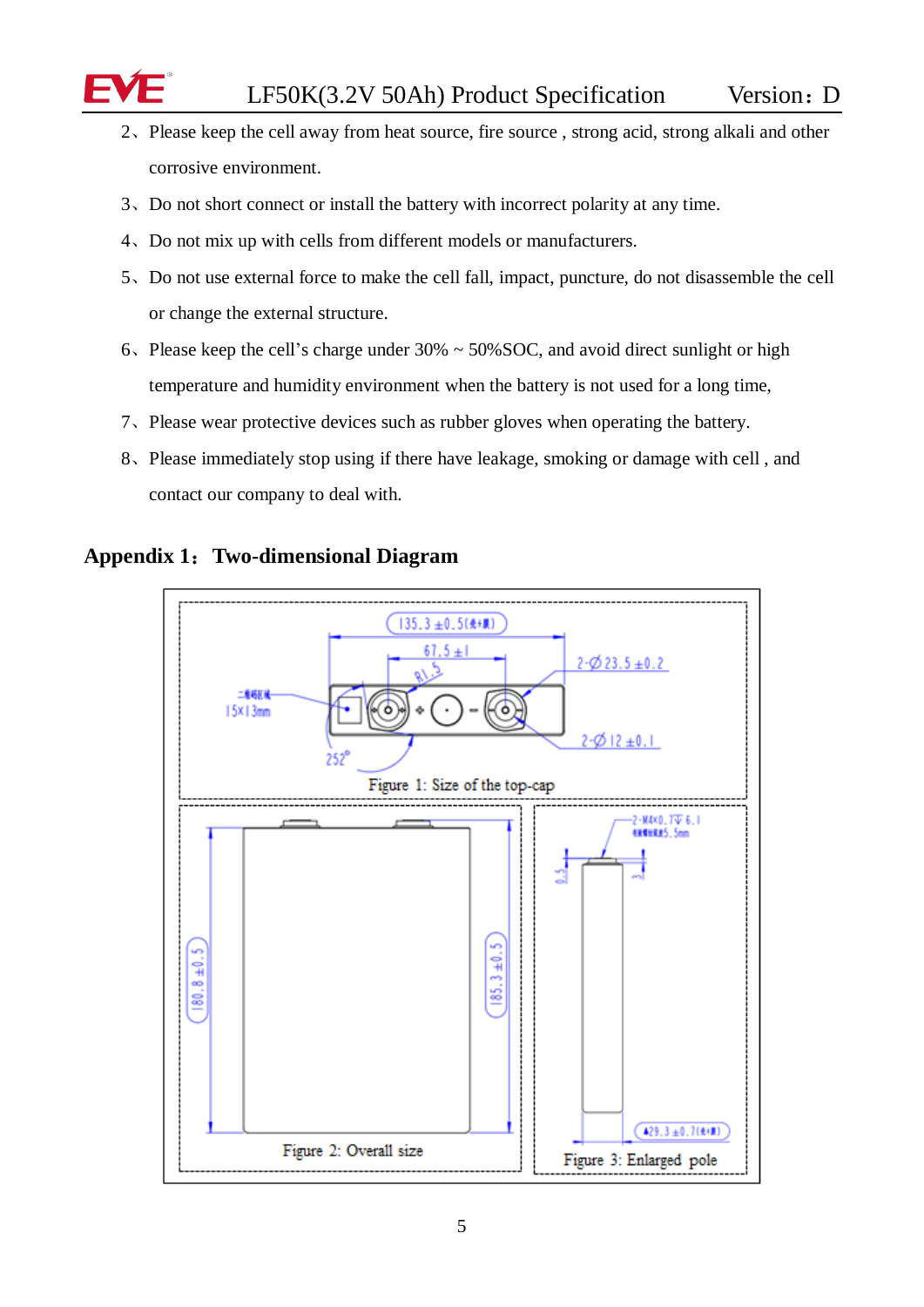

# <span id="page-8-0"></span>**Appendix 2**: **Code Rules**



**Appendix 3**:**Appearance Photos**